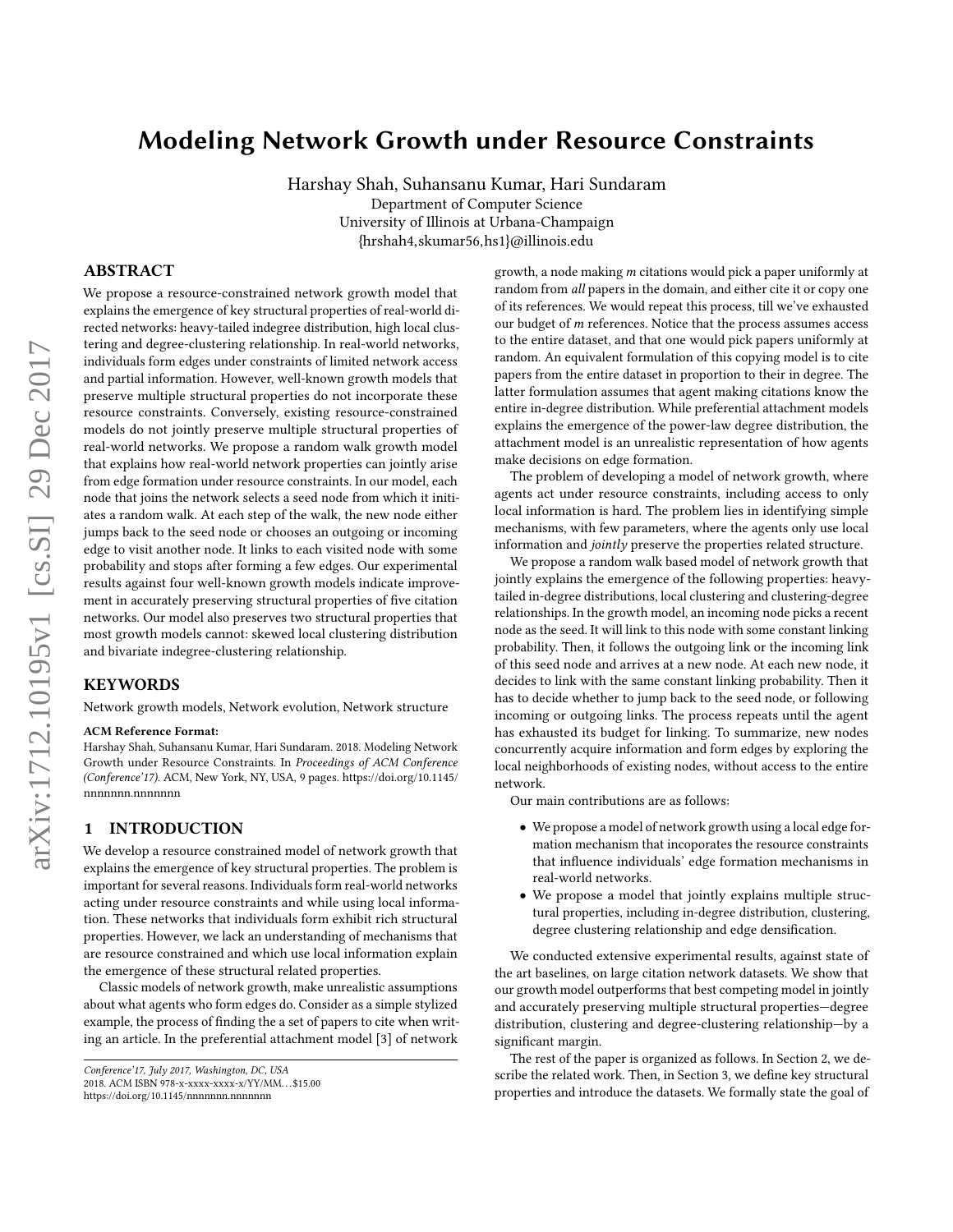the paper in Section [4.](#page-2-0) In Section [5](#page-3-0) and Section [6,](#page-4-0) we report prominent structural characteristics of citation networks and propose a network growth model respectively. This is followed by Section [7,](#page-5-0) where we validate our model against multiple baselines.

## <span id="page-1-0"></span>2 RELATED WORK

There has been extensive work on network growth models that explain how a subset of structural properties of real world networks emerge from edge formation mechanisms over time. In this section, we describe four edge formation mechanisms underlying network growth models: preferential attachment [\[13\]](#page-8-2) and its extensions, fitness [\[1\]](#page-8-3), triangle closing mechanisms [\[5\]](#page-8-4) and random walks [\[24\]](#page-8-5). These edge formation mechanisms explain the emergence of multiple structural properties of real networks, but make one or more strong assumptions.

Preferential attachment models such as the Barabasi-Albert model [\[3\]](#page-8-1) and Vertex Copying model [\[16\]](#page-8-6) explain the emergence of power law degree distributions of the form  $p(k) = c \cdot k^{-\alpha}$ , commonly observed in real networks. In preferential attachment models, new nodes that join the network form edges to existing nodes with probability proportional to their degree. This implies that high degree nodes accumulate edges quicker than low degree nodes. An intuitive explanation of preferential attachment is that new nodes are more likely to link to "popular" high degree nodes than relatively unknown, low degree nodes. However, preferential attachment implicitly assumes that edge formation depends only on degree and cannot explain why real networks exhibit high clustering or degree distributions that do follow power law.

Unlike preferential attachment models, fitness models are flexible enough to generate networks with varying degree distributions and degree correlation. The inability of preferential attachment to preserve multiple structural properties suggests that factors other than degree influence edge formation. In fitness models, new nodes that join the network form edges to existing nodes with probability proportional to their fitness. The fitness  $\phi_i$  of node  $v_i$  is a function<br>of intrinsic nodel properties that influence edge formation. The of intrinsic nodal properties that influence edge formation. The structural properties a fitness model preserves depends on the exact definition of fitness. For example, the fitness model introduced in [\[4\]](#page-8-7) increases fitness as a function of degree and node recency. This can preserve temporal dynamics such as decay in popularity [\[26\]](#page-8-8) of old nodes in citation networks. Simpler fitness models can generate degree distributions that follow power law, exponential or lognormal [\[20\]](#page-8-9) distributions. However, since new nodes form each edge independently, fitness alone cannot explain the emergence of high local clustering or the bivariate relationship between degree and clustering observed in real networks.

Edge formation mechanisms proposed by the above network growth models make two strong assumptions.

- Complete access to information These mechanisms require nodes to link uniformly at random to any node in the network or have explicit knowledge of the degree/fitness of every node in the network. This assumption is unrealistic because nodes in real networks form edges partial information and limited access constraints.
- Successive edge formations are independent There is a strong, implicit assumption that a node's decision to link to

another node is independent of the nodes to which it has already linked. This assumption contradicts a key empirical finding that the probability of edge formation increases as a function of neighborhood overlap [\[15\]](#page-8-10) in social, information and citation networks.

Extensions of preferential attachment and fitness models [\[12,](#page-8-11) [14\]](#page-8-12) using triangle closing mechanisms explain why social & information networks have high average local clustering [\[23\]](#page-8-13). In these models, a new node that joins the network "closes triangles" by linking to neighbors of nodes it has already linked to based on degree or fitness. Closing triangles increases the number of edges between neighbors, thereby increasing the average local clustering. Triangle closing mechanisms essentially model triadic closure, a sociological process that explains why two nodes with mutual neighbor(s) have an increased probability of connection. In Section [7,](#page-5-0) we show that these models are not flexible enough to capture the skewness and variance in clustering distributions of real networks.

A few models [\[22,](#page-8-14) [27,](#page-8-15) [28\]](#page-8-16) adapt preferential attachment and fitness to model network growth under constraints of limited access and information. These models incorporate constraints by restricting access to recent nodes or a small set of nodes uniformly sampled from the network. However, these simple models are proofof-concept methods that do not generate networks with varying degree distributions and realistic local clustering distributions.

Random walk models jointly explain multiple structural properties of real networks under constraints of limited access and information. New nodes explore neighborhoods of existing nodes without any assumption of global information and use simple rules to form edges. New nodes that join the network perform one or more random walks to link to existing nodes. For example, the Random Surfer model [\[6\]](#page-8-17), in which new nodes link to the terminal nodes of short random walks, generate networks that exhibit power law degree distributions. Importantly, this model explains preferential attachment as an emergent property of local proceses. Random walk models in which new nodes perform random walk(s) and link to any visited node incorporate triadic closure and generate networks with heavy tailed degree distribution and high local clustering [\[11\]](#page-8-18). In Section [7,](#page-5-0) we show that models based on random walks outpeform well-known global edge formation mechanisms in preserving structural properties of citation networks. However, current random walk models are either inflexible or too simple to accurately capture local clustering observed in real networks.

To summarize, network growth models use one or more edge formation mechanisms to explain structural properties of real networks. Structural properties preserved by global edge formation mechanisms such as preferential attachment can be preserved by local processes such as random walks as well. However, unlike random walks, extensions of global processes such as preferential attachment & fitness models make strong, unrealistic assumptions.

## <span id="page-1-1"></span>3 PRELIMINARIES

In this section, we first define important structural characteristics that describe network structure. Then, in Section [3.2,](#page-2-1) we describe the network datasets used in this paper.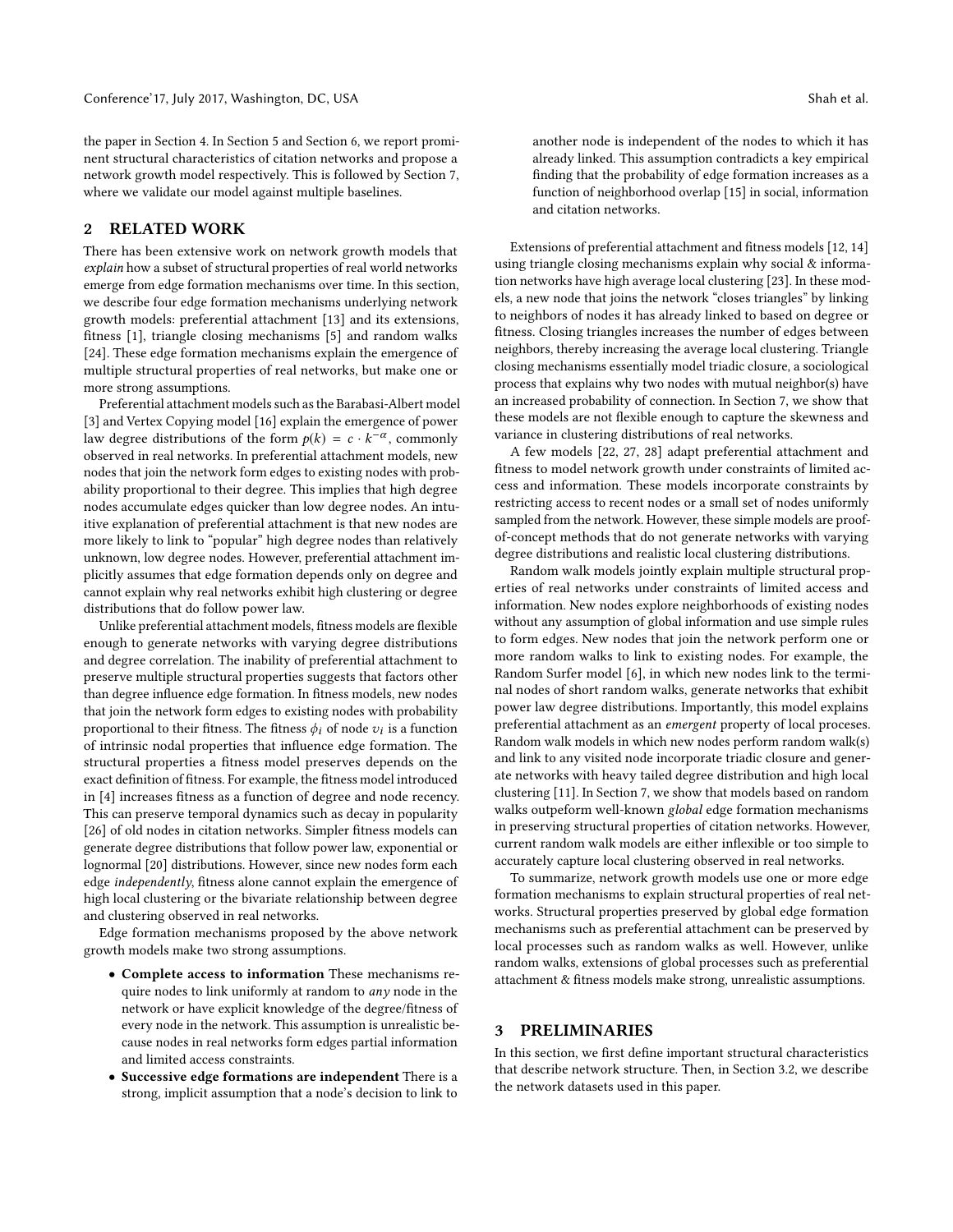Modeling Network Growth under Resource Constraints Conference' Conference' 17, July 2017, Washington, DC, USA

#### <span id="page-2-2"></span>3.1 Structural Properties

Now, we discuss four well-known structural properties: degree distribution, local clustering coefficient, the relationship between degree & local clustering and average path length. These properties are widely used [\[2\]](#page-8-19), compact statistical descriptors of network structure.

The degree distribution of an undirected graph is the probability distribution  $p(k)$  of nodes with degree k. With directed graphs, we can compute the degree distribution separately for indegree and outdegree. The well-known pagerank centrality measure has positive correlation with indegree [\[8\]](#page-8-20). Therefore, indegree distribution indicates how node centrality distributed in directed networks.

The local clustering coefficient of a node measures the edge density of the node's neighborhood. For example, the clustering coefficient of an individual in an undirected social network is the ratio of observed friendships amongst neighbors to all possible friendships amongst neighbors. In directed networks, the neighborhood of node  $v_i$  can refer to the set of nodes that link to  $v_i$ , set of nodes that  $v_i$ , links to or the union of both. In this paper, we of nodes that  $v_i$  links to or the union of both. In this paper, we define the neighborhood of zu to be a set of all nodes that link to zur define the neighborhood of  $v_i$  to be a set of all nodes that link to  $v_i$ .<br>More formally, the local clustering coefficient C: of node zy with More formally, the local clustering coefficient  $C_i$  of node  $v_i$  with neighborhood  $N_i$  and indegree  $k_i$  in a directed network  $G = (V, E)$ <br>is defined as follows is defined as follows.

$$
C_i = \frac{|\{e_{jk} : v_j, v_k \in N_i, e_{jk} \in E\}|}{k_i(k_i - 1)}
$$

This equation states that the local clustering coefficient of  $v_i$  in a nected network is the number of observed directed relationships directed network is the number of observed directed relationships divided by the maximum possible directed relationships in the neighborhood of  $v_i$ .<br>The bivariate rela

The bivariate relationship between degree and local clustering coefficient is important. This property sheds light on the variation of node neighborhood density as a function of node degree. In real directed networks, average local clustering decreases as indegree increases [\[25\]](#page-8-21).

The average path length is the expected length of the shortest path between two randomly picked nodes in a network. First studied by Milgram [\[21\]](#page-8-22) and subsequently validated by experiments [\[17\]](#page-8-23), large real networks tend to have small average path length.

We use these properties to uncover common traits in the structure of real networks and empirically validate the effectiveness of our proposed model in Section [5](#page-3-0) and Section [7](#page-5-0) respectively.

#### <span id="page-2-1"></span>3.2 Datasets

In this paper, we consider five citation networks. Citation networks are directed networks in which nodes are papers and edges are citations from one paper to another.

We focus on citation networks for three reasons. First, nodes form all edges to existing network nodes at the time of joining the citation network. Since nodes do not form or delete edges at a later time, citation networks allow us to carefully analyze how new nodes that join the network form edges. Edge dynamics such as the deletion and addition of edges are important and we plan to investigate them at a later time. Second, citation network datasets include the time (e.g. publication year) at which papers join the network. Therefore, structural properties can be better understood by studying network "snapshots" at different stages of the growth process. Third, citation networks are large networks that span many years. As a result, the structural properties, defined in Section [3.1,](#page-2-2) are distinct and well-defined.

We consider the citation networks of academic papers, patents and judicial cases; Table [1](#page-2-3) provides the basic statistics of these networks:

- ArXiv HEP-PH (HEP-PH) [\[10\]](#page-8-24) is an academic citation network of HEP-PH (high energy physics phenomenology) papers in the ArXiv e-print.
- U.S Patents (PATENTS) [\[18\]](#page-8-25) is a citation network of U.S. utility patents maintained by the National Bureau of Economic Research.
- APS Journals  $(APS)^{1}$  $(APS)^{1}$  $(APS)^{1}$  is an academic citation network maintained by the American Physical Society (APS) that consists of articles published in APS journals.
- Semantic Scholar (SEMANTIC)<sup>[2](#page-2-5)</sup> is a citation network of all Computer Science and Neuroscience papers made public in June 2017 by Semantic Scholar, an academic search engine corpus.
- U.S. Supreme Court Cases (ussc) [\[9\]](#page-8-26) is a citation network in which nodes are U.S. Supreme Court cases. There is an edges from case  $i$  to case  $j$  if and only if case  $i$  cites case  $j$  in its majority opinion.

<span id="page-2-3"></span>Table 1: Dataset statistics. We report the statistics of five real-world datasets from various domains—United States Supreme Court Cases, patents and academic publications such APS and HEP-PH—used in our experiments.

| Network    | Nodes     | Edges      | Time range |
|------------|-----------|------------|------------|
| USSC       | 30,228    | 216,738    | 1754-2002  |
| HEP-PH     | 34.546    | 421,533    | 1992-2002  |
| <b>APS</b> | 577,046   | 6,967,873  | 1941-2015  |
| Patents    | 3,923,922 | 16,522,438 | 1975-1999  |
| Semantic   | 7.706.506 | 59.079.055 | 1991-2016  |

In this section, we reviewed key structural properties that network growth models try to preserve. Then, we briefly described the citation network datasets that we use in this paper.

#### <span id="page-2-0"></span>4 PROBLEM STATEMENT

Extensive research on network growth has led to development of well-known growth models that generate realistic networks. However, the edge formation mechanisms of most network growth models tend to make strong assumptions about either knowledge (e.g. complete degree/fitness distribution known) or access (e.g. pick nodes uniformly at random).

The goal of this paper is to model network growth under information and resource constraints using edge formsation mechanisms. The growth model should be able to jointly explain global structural properties of real networks such as degree distribution, clustering coefficient distribution, degree-clustering relationship and degree

<span id="page-2-4"></span><sup>1</sup>https://journals.aps.org/datasets

<span id="page-2-5"></span><sup>2</sup>http://labs.semanticscholar.org/corpus/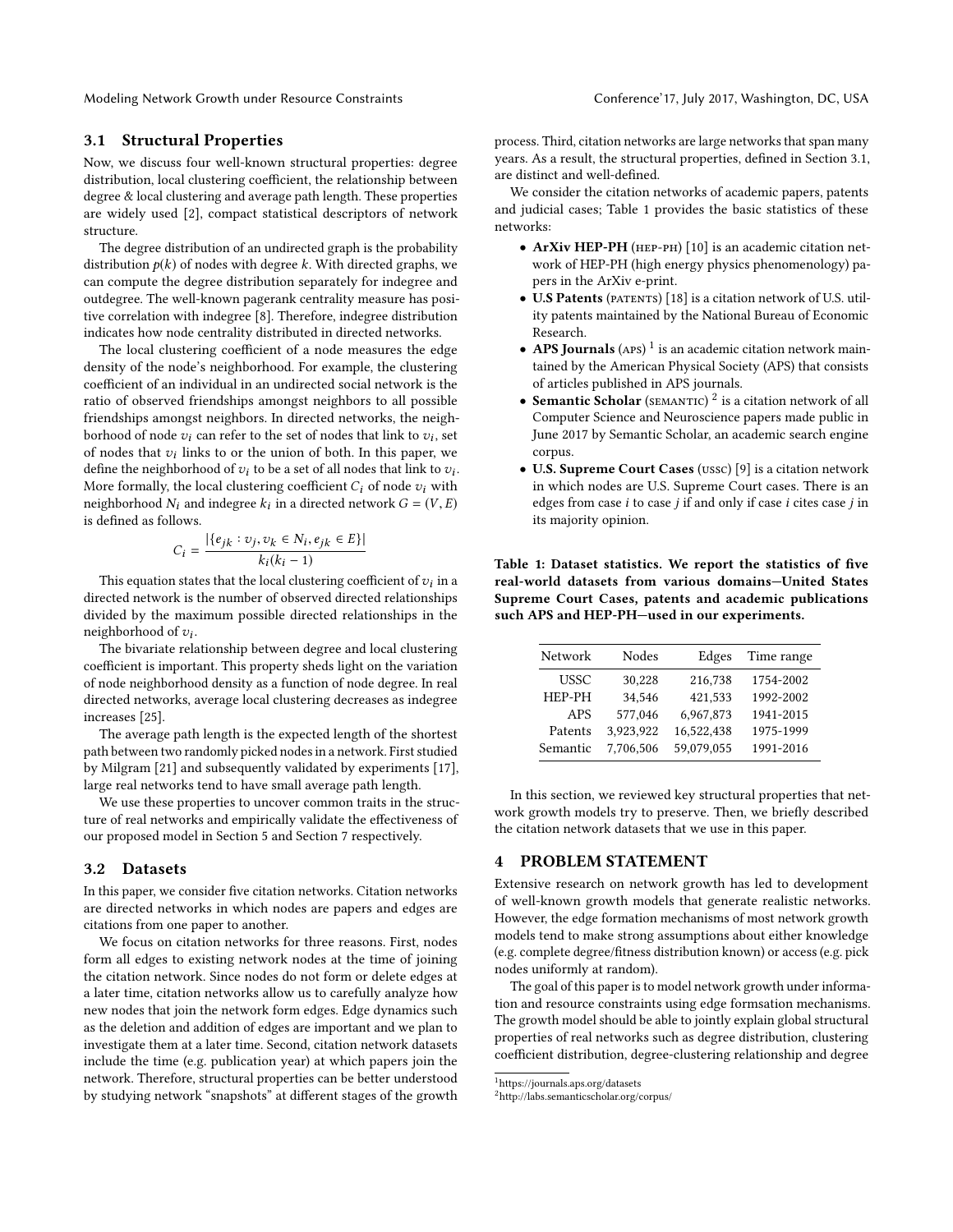correlations The model should incorporate information & resource constraints that influence edge formation in real networks.

#### <span id="page-3-0"></span>5 EMPIRICAL ANALYSES

In this section, we analyze the sturcture of citation networks to show that these networks exhibit similar structural properties. We begin by analyzing the rate of network growth and indegree distributions of citation networks. Then, we study the local clustering distribution and the relationship between indegree and local clustering. Finally, we briefly discuss the observed average path length. Figure [1](#page-4-1) plots the structural properties of USSC and APS citation networks; The other three networks described in Section [3.2](#page-2-1) have similar structural properties. Note that we preprocess the citation networks to remove a small fraction of nodes for which the time information is unknown. Finally, we conclude this section by motivating the need to study how the edge formation mechanisms that lead to these structural trends.

In many real networks, the average outdegree of nodes joining the network increases nonlinearly as a function of time and as a function of network size . Figure [1](#page-4-1) shows that the average number of citations made by nodes drastically increases over time in both citation networks. Moreover, networks densify over times as the number of edges in the networks at time  $t$ ,  $e(t)$ , increases superlinearly as a function of network size  $n(t)$ . Leskovec et al [\[18\]](#page-8-25) show that densification in real networks exhibit a power law distribution  $e(t) \propto n(t)^{\alpha}$  and can explain why the diameters of real networks<br>christ over time. Table 2 lists the densification power law (DPI) shrink over time. Table [2](#page-3-1) lists the densification power law (DPL) exponent  $\alpha$  of all citation networks. In our proposed model, we increase the average outdegree of nodes that join the network to realistically model the rate at which real network grow.

Citation networks have highly skewed, heavy tailed indegree distributions. This suggests that while most nodes receive zero or a few citations, a small but significant fraction of nodes receive many citations and become "popular". This structural property is important because it helps test the extent to which popularity influences underlying edge formation mechanisms. Figure [1](#page-4-1) shows the observed indegree distribution along with its power law fit for each citation network in blue and red respectively. While the power law fits can explain the heavy tail, it does not capture the initial concavity in the observed distribution. In Section [7,](#page-5-0) we show that our growth model can accurately capture the indegree distributions of citation networks in entirety.

The average local clustering coefficient (CC) in real networks tends to be high. Note that we define the neighborhood of node  $v$  as the set of nodes that cite  $v$ . Table [2](#page-3-1) lists the average local clustering in all citation networks. High clustering indicates that a significant fraction of nodes that cite  $v$  tend to be connected to each other as well. Local clustering is fundamental to two well-known phenomena observed in real networks. First, clustering is one of the two components that explain the small-world phenomenon, in which two randomly picked nodes in large, sparse real networks are connected by a short path. Second, the clustering coefficient quantifies the extent to which triadic closure influences the underlying edge formation mechanism. By explicitly accounting for the fact that nodes are likely to link to neighbors of nodes it has already linked to, our model can not only generate networks with high

average clustering but also capture the local clustering distribution observed in real networks.

We observe that the distribution over the local clustering coefficient of all nodes in real networks is skewed. Figure [1](#page-4-1) depicts two local clustering distributions for each citation network; the observed distribution in solid blue and the distribution of a random network, generated using the observed degree sequence, in dashed green. The difference between the two distributions indicates that high local clustering is an inherent structural property of these networks. The skewness in these distributions highlights the high variance in the local clustering of real networks. Despite its widespread use, average local clustering coefficient is not a representative statistic of the skewed clustering distributions. As a result, network growth models that focus on generating networks with high average local clustering do not realistically capture the skewed clustering distribution of real networks. In Section [6](#page-4-0) and Section [7,](#page-5-0) we show that our proposed edge formation mechanism can intuitively explain the emergence of the skewed clustering distribution observed in real networks.

In real networks, the average local clustering decreases as the indegree of a node increases [\[25\]](#page-8-21). This suggests that low indegree nodes have small, tightly knit neighborhoods and high indegree nodes have large, star-shaped neighborhoods. In Figure [1,](#page-4-1) we show that the degree-clustering relation in APS and USSC initially decreases as a linear function of the logarithmic value of indegree. In Section [7,](#page-5-0) we show that well-known growth models that generate networks with tunable average clustering are not flexible enough to explain the degree-clustering trend shown in Figure [1.](#page-4-1)

Citation networks are clustered, sparse networks that exhibit small average path length. Table [2](#page-3-1) lists the average path length (APL) of all citation networks. We use a Monte Carlo method [\[17\]](#page-8-23) to estimate the average path lengths as the citation networks are prohibitively large.

<span id="page-3-1"></span>Table 2: Network characteristics for five real-world datasets. DPL: Densification power law, CC: clustering coefficient, APL: average path length

|            | Network DPL exponent Avg. local CC |       | APL   |
|------------|------------------------------------|-------|-------|
| HEP-PH     | 1.894                              | 0.120 | 4.391 |
| Patents    | 1.158                              | 0.039 | 7.791 |
| <b>APS</b> | 1.334                              | 0.108 | 5.001 |
| Semantic   | 1.900                              | 0.054 | 6.079 |
| USSC       | 2.613                              | 0.115 | 4.328 |

To summarize, citation networks are small-world networks that undergo accelerated network growth. These networks exhibit heavy tailed indegree distributions, skewed local clustering distributions and a negatively correlated degree-clustering relationship. The global structural similarity of citation networks prompts the question - do individuals use the same criteria to form edges?

In the next section, we propose a growth model that can jointly explain the emergence of these structural properties using a single edge formation mechanism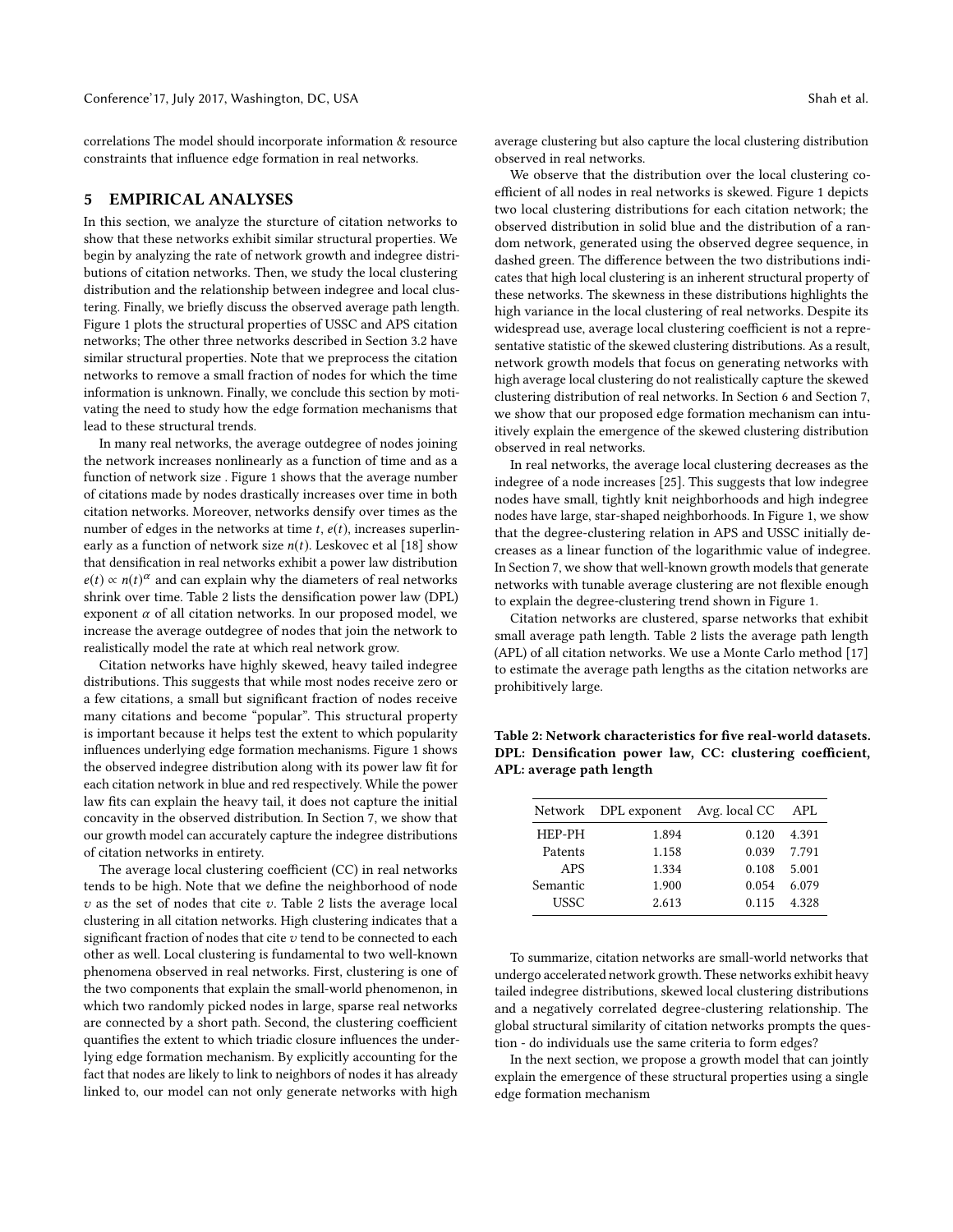Modeling Network Growth under Resource Constraints Conference' T7, July 2017, Washington, DC, USA

<span id="page-4-1"></span>

Figure 1: All citation networks exhibit similar network structural characteristics of heavy-tailed indegree distribution, skewed local clustering distribution, decreasing indegree & local clustering trend and increasing outdegree over time. We show the indegree distribution, clustering distribution, joint degree-clustering distribution and average out-degree over time for two representative networks—Ussc and Aps.

## <span id="page-4-0"></span>6 PROPOSED MODEL

In this section, we present a resource-constrained growth model in which new nodes that join the directed network use a random walk edge formation process to link to existing nodes. In Section [6.1,](#page-4-2) we provide a detailed interpretation and description of our resourceconstrained growth model. Next, in Section [6.2,](#page-5-1) we briefly explain the methods used to fit our model to observed networks. The goal of our resource-constrained model is to generate networks that follow structural properties of real networks discussed in Section [5.](#page-3-0)

#### <span id="page-4-2"></span>6.1 Model Description

In this section, we describe three key components of our growth model. First, we explain how nodes join the network over time. Second, we describe how each node joins the network through an "entry point" under limited access constraint. Third, we describe the random walk mechanism that nodes use to form edges. We conclude by providing two natural interpretations of our growth model.

In our model, a directed network grows over time as new nodes join the network. The number of edges increases over time to reflect the nonlinear growth and densification of real networks. More formally, at every discrete time step  $t$ , a new node  $u$  joins the network and forms  $m_u$  edges to existing nodes. At time  $t = 0$ , the initial network  $\hat{G}_0$  consists of  $|\hat{V}_0|$  nodes and  $|\hat{E}_0|$  edges. Similarly, the network at time t,  $\hat{G}_t$ , consists of  $|\hat{V}_t| = |\hat{V}_0| + t$  nodes and  $|\hat{F}_t| = |\hat{F}_t| + m$  edges. In Section 6.2, we discuss the issue of  $|\hat{E}_t| = |\hat{E}_{t-1}| + m_u$  edges. In Section [6.2,](#page-5-1) we discuss the issue of<br>initializing  $\hat{G}_s$  and increasing the outdegree of new nodes over time initializing  $\hat{G}_0$  and increasing the outdegree of new nodes over time.<br>The processes that new nodes use to select an entry point into

The processes that new nodes use to select an entry point into the network and subsequently form edges intuitively corresponds to how we expect researchers to find references to cite. A researcher first finds one or more relevant paper as an "starting point". Then, under time and information constraints, he or she searches for potential references by navigating through a chain of references. After repeating this process one or more times, the researcher selects to cite a subset of these papers. Similarly, in our model,

every node that joins the network selects a seed node from which it initiates the random walk process to search for potential links. Nodes terminate the random walk process after linking to a subset of visited node.

New nodes that join real networks select one or more "entry points" into the network under constraints of limited network access. We use a constant *recency* parameter  $0 \leq p_r \leq 1$  to model the limited network access constraint under which nodes select entry points or seed node. Node u uniformly selects a seed node  $s_u$  from  $p_r$  fraction of nodes that have most recently joined the network. For example, if  $p_r = 0.5$ , a new node that joins the network at time t can only select a seed node that has joined the network after time  $t/2$ .

After selecting the seed node, a new node forms one or more edges to existing nodes. As discussed in Section [2](#page-1-0) and Section [5,](#page-3-0) edge formation in real networks depend on local mechanisms such as triadic closure and do not require global information of every node in the network. In our model, new nodes use a random walk process to jointly explore the network and form edges. Random walks incorporates the idea of limited information and can only access its seed node and neighbors of nodes it visits. More formally, a new node u that joins the network at time  $t<sub>u</sub>$  initiates a random walk from seed node  $s_u$  to form  $m_u$  edges.

The random walk process, visualized in Figure [2,](#page-5-2) can be described in four steps:

- (1) At each step of the random walk, node  $u$  visits an existing node  $v_i$ . It links to this node with probability  $p_l$ .<br>Then with jumping probability  $v_i$ ,  $u$  moves be
- (2) Then, with jumping probability  $p_j$ , u moves back to seed node  $s_u$ .
- (3) Otherwise, with probability  $(1 p_j)$ , u picks an outgoing edge with linking probability  $p<sub>o</sub>$  or an incoming edge with probability  $1 - p_0$ , to visit a random neighbor of v. If v does not have any incoming edges, u picks an outgoing edge to visit a node neighboring v
- (4) Node u repeats 1-3 until it forms  $m_u$  distinct edges.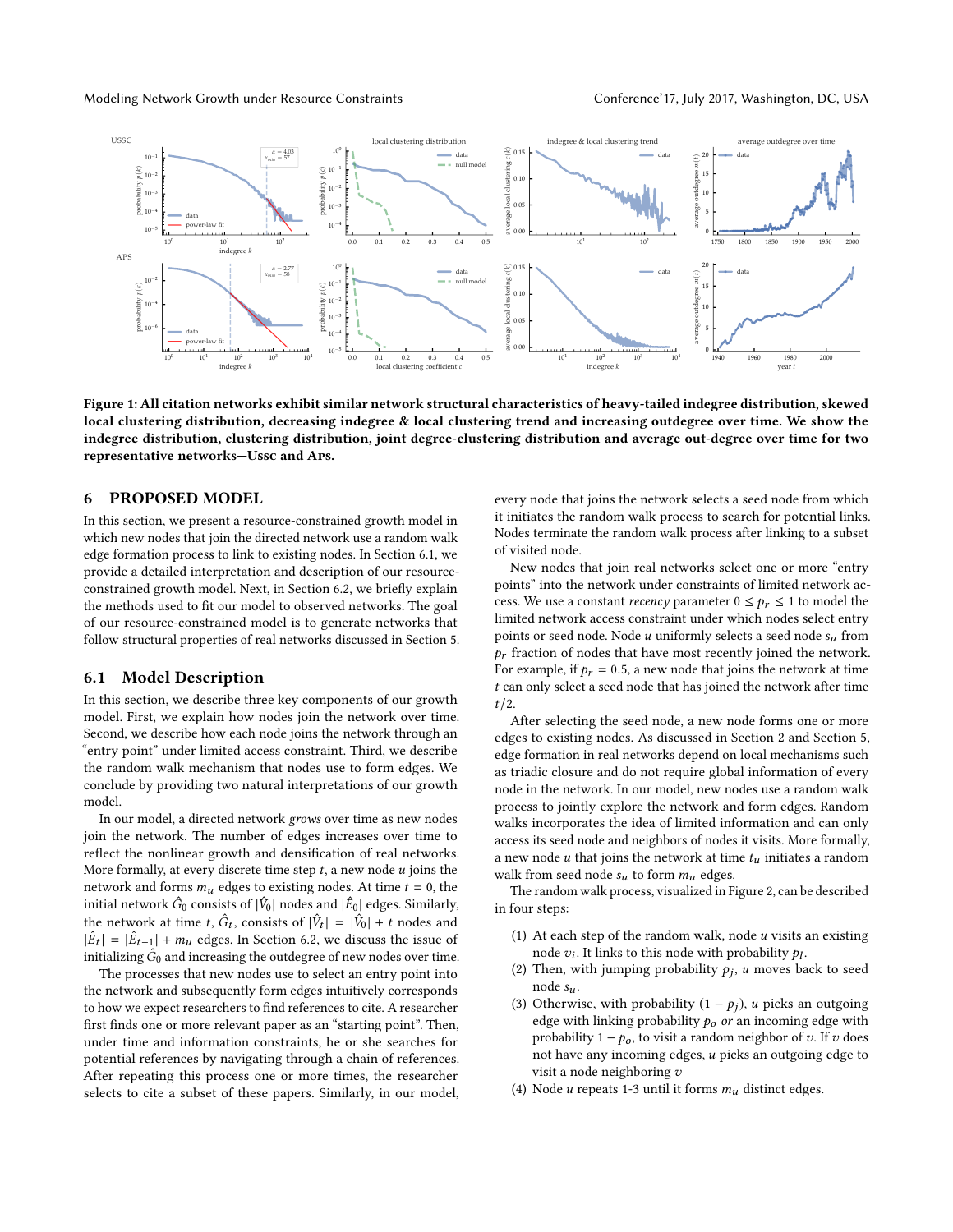<span id="page-5-2"></span>

Figure 2: A toy example used for depicting the edge formation mechanism of the proposed random walk model. The recency parameter  $p_r$  of the random walker is 0.5. A new node u joins the network at time  $t<sub>u</sub>$  with a prescribed outdegree of 3 and initiates a random walk from seed node  $v_a$ . The dark labeled edges denote the order in which node  $u$  traverses the graph using a random walk. Node  $u$  stops the random walk after linking to three nodes:  $v_b$ ,  $v_d$  and  $v_f$ .

To summarize, we propose a growth model that incorporates constraints of limited network access and partial information that affect edge formation in real networks. In the next section, we show that our resource-constrained model can preserve key structural properties of real networks as well.

## <span id="page-5-1"></span>6.2 Model Fitting

Given a citation network  $G = (V, E)$ , a model fit should generate a directed network  $\hat{G} = (\hat{V}, \hat{E})$  that preserves the structural properties observed in G. In this subsection, we describe methods to initialize  $\hat{G}$ , densify  $\hat{G}$  over time and estimate the model parameters that generates networks structurally similar to G.

We now describe and justify the method used to initialize networks generated by our model. The random walk edge formation process is sensitive to a large number of weakly connected components in the initial graph  $\hat{G}_0$ . This is because a new node u that  $\hat{G}$  cannot form edges to nodes that are not in the same weakly joins  $\hat{G}$  cannot form edges to nodes that are not in the same weakly connected component as the seed node  $s_u$ . To ensure that the initial graph  $\hat{G}_0$  is weakly connected, we perform an undirected breadth-<br>first search on G starting from the oldest node that terminates after first search on G starting from the oldest node that terminates after visiting 1% (0.1% if G large) of all nodes in G. The initial graph  $\hat{G}_0$  is the small subgraph induced by the set of the visited nodes. After obtainining  $\hat{G}_0$ , new nodes sequentially join  $\hat{G}$  and form edges using the random walk process until  $|\hat{V}| = |V|$ .

Citation networks densify over time, with the number of edges growing superlinearly in the number of nodes. As shown in figure X, the average number of citations made by papers that join hep-ph and aps per year increases in a nonlinear fashion. We incorporate densification into our model by increasing the outdegree of new nodes that sequentially join the network. Each new node  $u$  that joins the network  $\hat{G}$  corresponds to some paper that joins the citation network  $G$  in year  $i$ . The number of edges that  $u$  forms is equal to the average number of the citations formed by papers that join G in year i. As a result, the rate of growth in networks generated by our model coarsely reflects the rate of growth in G.

The recency parameter  $p_r$ , link probability  $p_l$ , jump probability<br>and outgoing edge probability  $p_l$ , jointly shape the random walk  $p_i$  and outgoing edge probability  $p_o$  jointly shape the random walk process that new nodes use to form edges. This subsequently determines the structural properties of the network  $\hat{G}$  generated by the model. We use a straightforward grid search method to estimate the parameters values of  $p_r$ ,  $p_l$ ,  $p_j$  and  $p_o$ . In Section [7.1,](#page-5-3) we discuss the expansion metrics and criteria used to select the parameter exact evaluation metrics and criteria used to select the parameter values that generate a network  $\hat{G}$  most structurally similar to  $G$ .

To summarize this section, we first described and justified our growth model in which nodes use a random walk process to form edges under limited information and network access constaints. The growth model relies on four parameters: recency parameter  $p_r$ , link probability  $p_l$ , jump probability  $p_j$  and outgoing edge proba-<br>bility a Then we briefly discussed methods yeed to initialize  $\hat{G}$ bility  $p_0$ . Then, we briefly discussed methods used to initialize  $\hat{G}$ , incorporate the observed growth rate into  $\hat{G}$  and estimate the four model parameters. In the next section, we conduct experiments to evaluate whether our random walk model can jointly preserve structural properties of citation networks described in Section [3.2.](#page-2-1)

## <span id="page-5-0"></span>7 EXPERIMENTS

In this section, we present experimental results against four wellknown baselines on citation networks described in Section [3.2.](#page-2-1) In Section [7.1,](#page-5-3) we describe the evaluation metrics and baselines used in our experiments. In Section [7.2,](#page-6-0) we describe and interpret the experimental results.

## <span id="page-5-3"></span>7.1 Experimental Setup

We first briefly summarize the baselines used in the experiments. Then, we describe the evaluation metrics used to quantify the extent to which growth models preserve structural properties of the citation networks.

We compare our model, abbreviated as RW, against four wellknown growth models that are representative of the common edge formation mechanisms discussed in Section [2.](#page-1-0) Note that we do not consider graph generation models such as the Kronecker model [\[19\]](#page-8-27) in which nodes do not join the network over time are not considered. The four baselines are:

- Dorogovtsev-Mendes-Samukhin model (DMS) [\[7\]](#page-8-28) is an extension of the Barabasi-Albert model [X] that generates directed scale-free graphs using using preferential attachment. In this model, the probability of linking to a node is proportional to its indegree and "initial attractiveness".
- Holme-Kim model (HK) [\[12\]](#page-8-11) is a preferential attachment model that generates scale-free, clustered, undirected networks using an additional triangle-closing mechanism. We modify the model to create directed edges and thereby generate directed networks.
- Herera-Zufiria model (hz) [\[11\]](#page-8-18) is a random walk model that generates scale-free undirected networks with "tunable" average clustering. We modify the model to generate directed networks by allowing the random walk process to traverse edge in any direction.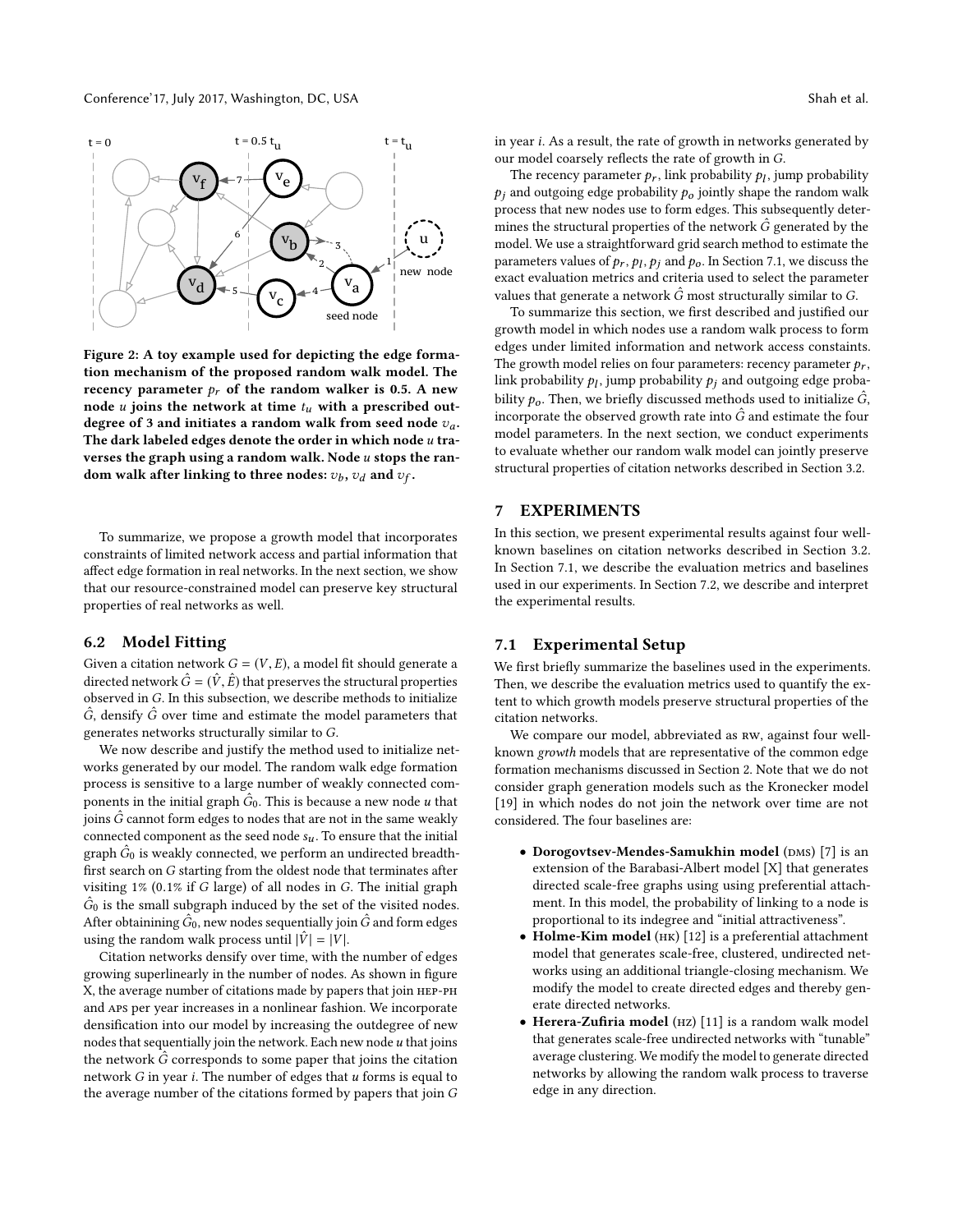• Forest Fire model (FF) [\[18\]](#page-8-25) is a recursive random walk model that generates directed networks which exhibit densification and decreasing diameter over time.

To ensure a fair comparison, we update the baseline models in two ways. First, models that do not have an explicitly defined initial graph use the initial network described in Section [6.2.](#page-5-1) Second, we extend models in which every node has the same outdegree to account for densification using the method described in Section [6.2.](#page-5-1)

Next, we describe the evaluation metrics used to measure the accuracy of the growth models in preserving the observed structural properties. We use three evaluation metrics in our experiments:

- Kolmogorov-Smirnov (KS) statistic computes the distance between univariate distributions such as indegree distribution & local clustering distribution of the observed network G and generated network  $\hat{G}$ .
- Absolute difference computes the distance between two point estimates such as the average local clustering.
- Weighted relative error measures the difference in the bivariate indegree-clustering trend of  $G$  and  $\hat{G}$ . The weighted absolute difference is defined as follows:

$$
\sum_{k} p_G(k) \frac{|c(k) - \hat{c}(k)|}{c(k)}
$$

The equation aggregates the weighted relative error between  $c(k)$  and  $\hat{c}(k)$ , the average local clustering of nodes with degree k in networks G and  $\hat{G}$  respectively. The weight of each term equals the probability mass  $p_G(k)$  of indegree k in the observed network G.

We estimate the four model parameters – recency parameter  $p_r$ , link probability  $p_l$ , jump probability  $p_j$  and outgoing edge probabil-<br>ity  $p_{\perp}$  - using a grid search method to fit our model to a real network ity  $p_0$  – using a grid search method to fit our model to a real network G. We select the model parameter values that minimize the L2 norm of the above evaluation metrics. We fit baseline growth models without a prespecified model fitting criteria using the same grid search method. After selecting the model parameters, our model can generate graphs that are structurally similar to the G. In the next section, we compare the perfomance of our model against the perfomance of four baseline models using the evaluation metrics discussed in this subsection.

## <span id="page-6-0"></span>7.2 Experimental Results

We present experimental results that demonstrate the effectiveness of our growth model in preserving three structural properties indegree distribution, local clustering distribution and the indegreeclustering relationship—of the citation networks described in Section [3.2.](#page-2-1) We present the accuracy of our model and four baseline growth models in preserving the structural properties of the all five citation networks in Tables [3](#page-6-1) to [5.](#page-7-0) Figure [3](#page-7-1) illustrates the performance of all growth models in preserving the three structural properties of the aps network. We evaluate the performance of these structural properties using the evaluation metrics described in Section [7.1.](#page-5-3)

We now provide a brief overview of the experimental results followed by an interpretation of each result table. A common chararacteristic of the baseline growth models is that they cannot accurately preserve multiple structural properties observed in real networks.

For example, the Dorogovtsev-Mendes-Samukhin (DMS) model can preserve indegree distribution but does not account for local clustering in real networks. Similarly, the Forest Fire model captures the skewed local clustering distribution in some networks but overestimates average local clustering as a function of indegree.

<span id="page-6-1"></span>Table 3: Modeling degree distribution. Accuracy is measured using the KS statistic. DMS is the best performing model for capturing degree distribution. Our model RW is the second best model that performs best on the largest dataset, Semantic Scholar.

|            | USSC. | HEP-PH | APS   | Patents | Semantic |
|------------|-------|--------|-------|---------|----------|
| <b>DMS</b> | 0.020 | 0.017  | 0.017 | 0.033   | 0.052    |
| HК         | 0.124 | 0.191  | 0.126 | 0.063   | 0.167    |
| HZ.        | 0.182 | 0.211  | 0.131 | 0.155   | 0.180    |
| FF         | 0.168 | 0.171  | 0.277 | 0.141   | 0.121    |
| <b>RW</b>  | 0.034 | 0.064  | 0.055 | 0.080   | 0.025    |

In table [3,](#page-6-1) we summarize the accuracy of each model in preserving the indegree distribution of citation networks. We observe that the DMS model performs better than our model RW by a small margin. This is because the model specifically captures the initial concavity in the distribution using an "attractiveness" parameter. Note that the difference between DMS & RW and the other three models is significant.

<span id="page-6-2"></span>Table 4: Modeling the skewed clustering distribution. Accuracy is measured using KS statistic. RW models the clustering coefficient by tuning the parameter  $p_l$  and  $p_i$  that helps the random walker stay in the vicinity of seed node. This helps RW model the skewed clustering distribution while the other models fail to do so.

|            | USSC. | HEP-PH | APS   | Patents | Semantic |
|------------|-------|--------|-------|---------|----------|
| <b>DMS</b> | 0.808 | 0.805  | 0.826 | 0.490   | 0.569    |
| HК         | 0.415 | 0.480  | 0.525 | 0.062   | 0.147    |
| HZ.        | 0.087 | 0.273  | 0.338 | 0.081   | 0.090    |
| FF         | 0.321 | 0.081  | 0.327 | 0.517   | 0.440    |
| <b>RW</b>  | 0.043 | 0.020  | 0.037 | 0.039   | 0.054    |

Next, we show that the baseline growth models cannot accurately capture the skewness of the local clustering distribution in citation networks. Table [4](#page-6-2) lists the KS statistic of each model for all citation networks. Our model outperforms the baselines by large margins as it captures the skewness of the observed clustering distribution in entirety. As shown in Figure [3,](#page-7-1) three out of four baselines - DMS, HK and hz—do not capture the variance and skewness in the clustering distribution observed in the aps network.

Next, we discuss the accuracy of the growth models in preserving average clustering as a function of indegree. Table [5](#page-7-0) lists the weighted relative error, defined in Section [7.1,](#page-5-3) of each model for all citation networks. Our model outperforms the baselines by large margins. The DMS has the highest relative error as it does not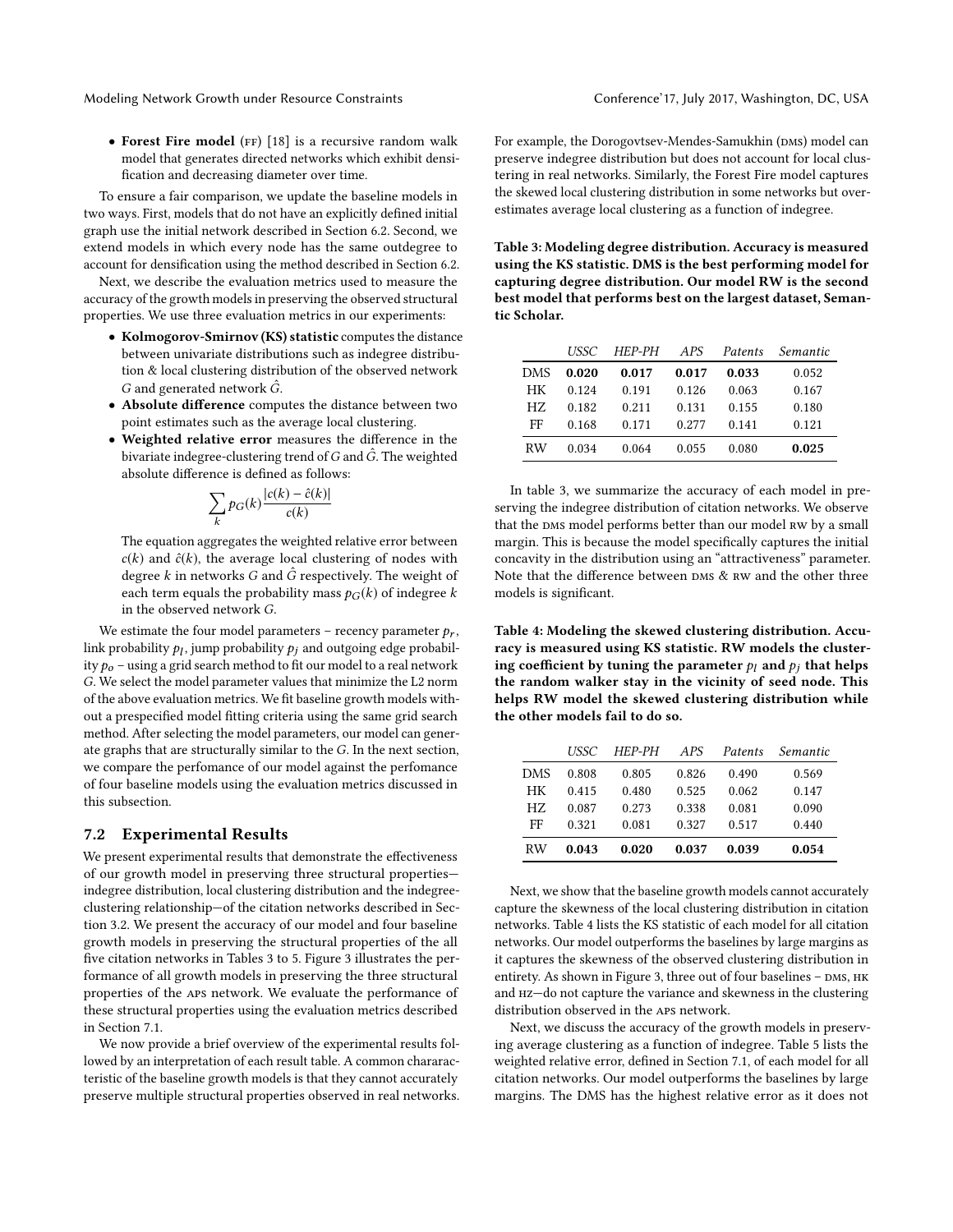<span id="page-7-1"></span>

Figure 3: Accuracy of growth models at preserving structural properties of APS network. Our model RW outperforms the other in jointly preserving heavy-tailed indegree distribution, skewed local clustering distribution and the indegree & average local clustering trend.

<span id="page-7-0"></span>Table 5: Modeling the joint degree-clustering distribution. Accuracy is measured using weighted relative error. RW model outperforms the baseline models by a signficant margin. The parameters  $p_o$  helps control the indegree and  $p_l \&p_j$ helps control clustering of nodes by RW model. By simulatenously controlling both indegree and clustering, RWmodels the bivariate degree clustering trend with high accuracy.

|            | USSC  | HEP-PH | APS   | Patents | Semantic |
|------------|-------|--------|-------|---------|----------|
| <b>DMS</b> | 0.657 | 0.681  | 0.757 | 0.589   | 0.592    |
| HK         | 0.403 | 0.493  | 0.554 | 0.097   | 0.129    |
| HZ.        | 0.108 | 0.304  | 0.375 | 0.086   | 0.154    |
| FF         | 0.437 | 0.504  | 0.369 | 2.023   | 1.170    |
| <b>RW</b>  | 0.038 | 0.052  | 0.047 | 0.048   | 0.086    |

preserve local clustering. As shown in Figure [3,](#page-7-1) the Holme-Kim HK and Herera-Zufiria HZ models that generate networks with tunable clustering underestimate the clustering of low-indegree nodes. Conversely, the Forest Fire (FF) model significantly overestimates the clustering of low-indegree nodes.

#### 7.3 Parameter space of RW model

Through a series of extensive experiments, we observe that our model RW is able to model multiple structural characteristics of realworld networks. However, the fitted parameters are different for each dataset, suggesting possibly different local growth mechanisms in each network. Table [6](#page-7-2) describes the best fitted parameters for five citation networks used in our experiments.

To summarize, the experiment results on five citation networks against show that our resource-constrained model (RW) outperform four baseline growth models in accurately preserving degree, clustering and its relationship.

#### 8 LIMITATIONS

Now, we discuss the limitations of our work. First, our work is limited to bibliographic datasets because of availibility of temporal data. We use the temporal out-degree sequence of incoming nodes in the network to model the network growth. In absence of temporal <span id="page-7-2"></span>Table 6: Best fittedparameters obtained after grid search for random walk model.

|                | USSC | HEP-PH APS Patents |      |      | Semantic |
|----------------|------|--------------------|------|------|----------|
| $p_l$          | 0.80 | 0.80               | 0.15 | 0.25 | 0.40     |
| pi             | 0.30 | 0.65               | 0.65 | 0.05 | 0.15     |
| p <sub>o</sub> | 0.95 | 0.95               | 0.80 | 1.00 | 0.95     |
| $p_r$          | 0.50 | 0.80               | 0.85 | 0.45 | 0.60     |
|                |      |                    |      |      |          |

information, our growth model can be adapted by relying on the densification power law exponent. Second, our random walk model is sensitive to the initial graph. Since random walks explore the locality of a network and cannot access the entire network , the initial graph should have a giant weakly connected component. We recognise that the intialization problem can be addressed by having non-local source of information such as multiple seed nodes. Third, we note that our model fails to preserve certain network properties such as path length distribution. This is because our model does not account for nodes that serve as "local bridges" in the network. Modeling local and global processes simulatenously in a joint random walk model should lead to preservation of the discussed key network properties.

## 9 CONCLUSION

In this paper, we model resource-constrained network growth model in which nodes use a random walk process to form edges under constraints of limited information and network access constraints. The problem is important because edge formation in real networks is usually a local process. In typical network growth scenarios, nodes in the network either have limited information about the other nodes in the network or the system allows access to only restricted portion of the existing network. It therefore becomes imperative to model how the local processes of link formation gives rise to network characteristics. In this work, we show that multiple structural properties of real networks can arise from the local